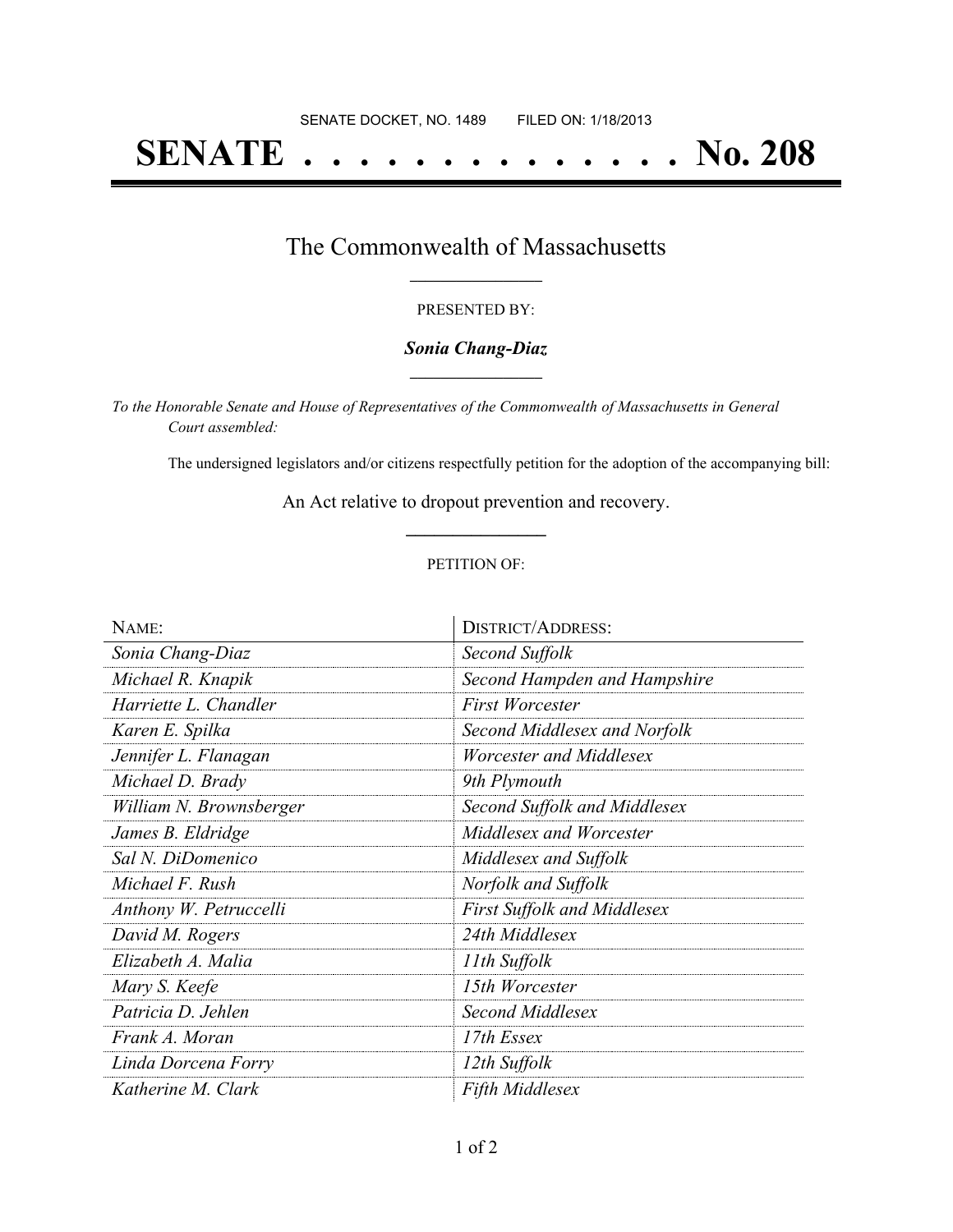| <b>Second Worcester</b>    |
|----------------------------|
| 14th Worcester             |
| <i>Third Essex</i>         |
| Third Middlesex            |
| 34th Middlesex             |
| Second Essex and Middlesex |
| 16th Worcester             |
|                            |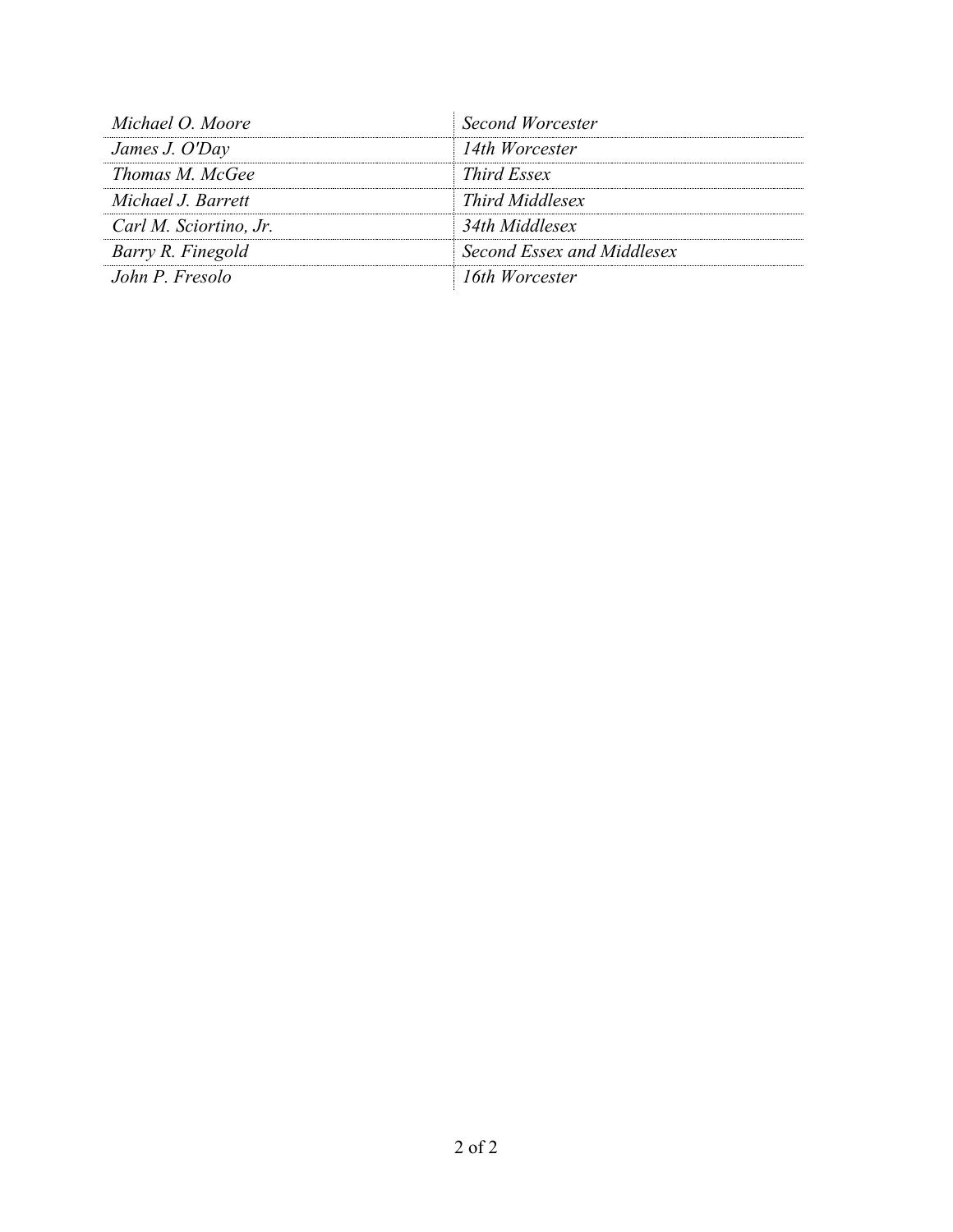## SENATE DOCKET, NO. 1489 FILED ON: 1/18/2013

# **SENATE . . . . . . . . . . . . . . No. 208**

By Ms. Chang-Diaz, a petition (accompanied by bill, Senate, No. 208) of Sonia Chang-Diaz, Michael R. Knapik, Harriette L. Chandler, Karen E. Spilka and other members of the General Court for legislation relative to dropout prevention and recovery. Education.

### [SIMILAR MATTER FILED IN PREVIOUS SESSION SEE SENATE, NO. *2173* OF 2011-2012.]

## The Commonwealth of Massachusetts

**\_\_\_\_\_\_\_\_\_\_\_\_\_\_\_ In the Year Two Thousand Thirteen \_\_\_\_\_\_\_\_\_\_\_\_\_\_\_**

An Act relative to dropout prevention and recovery.

Be it enacted by the Senate and House of Representatives in General Court assembled, and by the authority *of the same, as follows:*

1 SECTION 1. SHORT TITLE

2 This act may be cited as the "Dropout Prevention and Recovery Act."

 SECTION 2. Section 1B of chapter 69 of the General Laws, as appearing in the 2010 Official Edition, is hereby amended by inserting after the word "attendance", in line 113, the following words:- ; provided, however, that all children under the age of 18 shall be required to attend school if they have not graduated from high school.

7 SECTION 3. Section 1I of said chapter 69, as appearing in the 2010 Official Edition, is 8 hereby amended by inserting, after line 58, the following paragraphs:-

 All individual public schools that instruct students in kindergarten through grade 12 shall use the early warning indicator index system, or any successor data collection and tracking system, developed by the department to identify and track students at risk of not graduating on time. Individual public schools shall collect all necessary data required for the use of the early warning indicator index system, or any successor data collection and tracking system, as determined by the department. The department shall offer school districts guidance and support on the collection, review, and use of the early warning indicator index system, or any successor data collection system, to best serve the needs of students, teachers, and school staff members.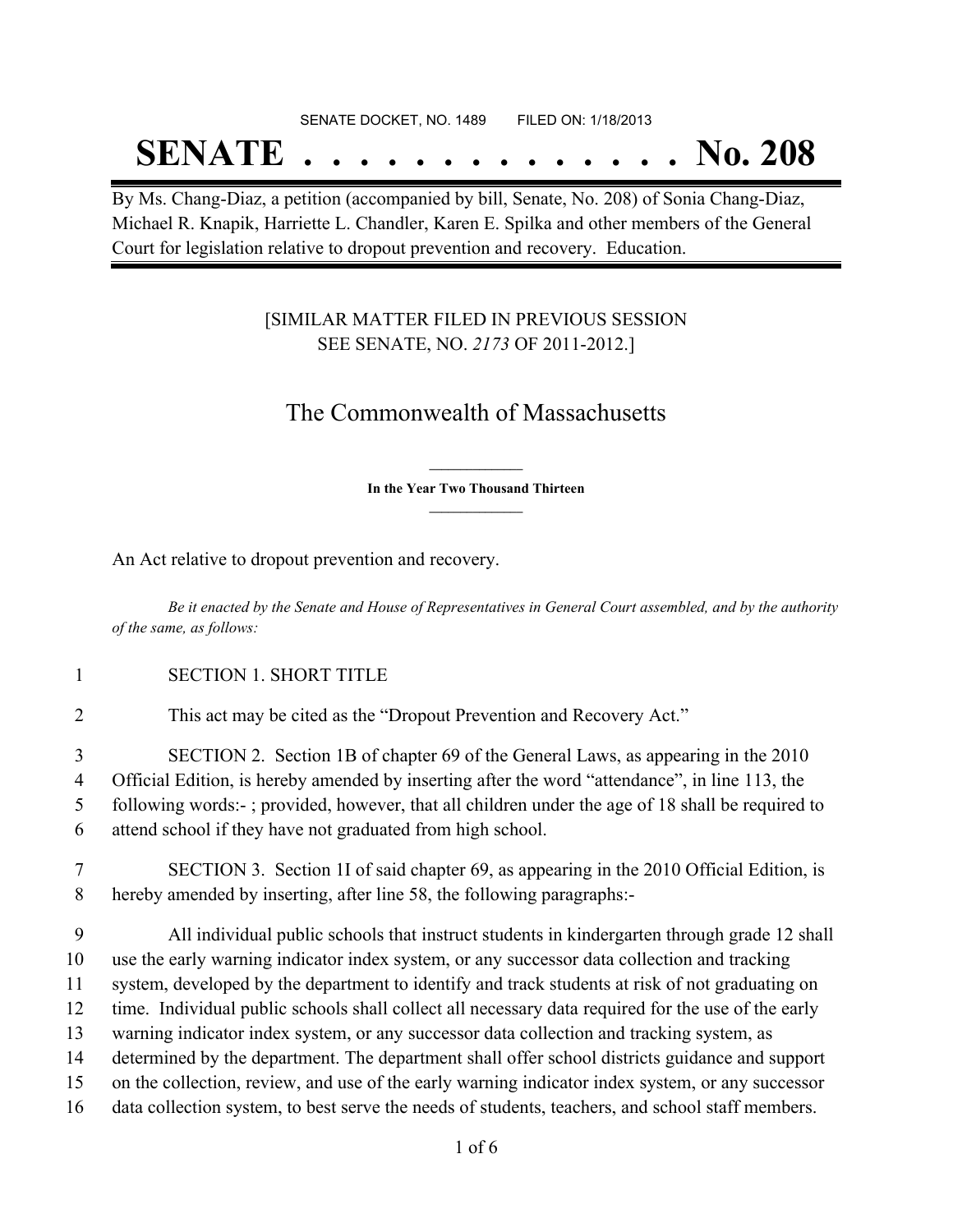On an annual basis, the department shall compile and analyze the data submitted by individual schools and shall provide the compiled data and analysis to the applicable school. The department shall also make aggregated, de-identified data and analysis available to the public online on an annual basis in a machine readable format. The board may promulgate regulations relating to the implementation and use of the early warning indicator index system, or any successor data collection system, consistent with this paragraph. Notwithstanding anything to the contrary in this section, school districts may use data collection and tracking systems other than the data collection and tracking system offered by the department, subject to the approval of the department. School districts seeking to use data collection and tracking systems other than the data collection and tracking system offered by the department shall apply to the department for a waiver. The department shall grant a waiver to a school district if it determines that the data collection and tracking system of the school district meets or exceeds the criteria of the data collection and tracking system offered by the department. Any such waiver shall be contingent upon the school district agreeing to submit its data to the department. The school district and the department shall also determine who shall be responsible for compiling and analyzing the data and the system for categorizing students as at-risk, as required by section 22 of chapter 76.

 SECTION 4. Section 2 of Chapter 70 of the General Laws, as appearing in the 2010 Official Edition, is hereby amended by inserting after subparagraph (G) the following:-

 (H) "At-risk enrollment", the number of students between the ages of sixteen and eighteen enrolled in the district who are identified as "at-risk students" according to the early warning indicator index system, or any successor data collection and tracking system, as set forth in section 1I of chapter 69

 SECTION 5. Section 1C of chapter 71 of the General Laws, as appearing in the 2010 Official Edition, is hereby amended by inserting at the end thereof the following paragraph:-

 Each school shall conduct, in cooperation with parents and teachers on the school advisory council, at least one workshop annually for parents and teachers on effective strategies for involving parents in the education of their child and parental involvement in the education of at-risk students. Each school district shall provide a model or guidance to its schools on carrying out the workshops, including, but not limited to, guidance on topics to be covered, outside parties who may be available to assist in the workshops, and strategies to involve parents with economic or linguistic barriers to full participation in the school community.

 SECTION 6. Section 37H of chapter 71 of the General Laws, as appearing in the 2010 Official Edition, is hereby amended by striking out the first sentence in the third paragraph and inserting in place thereof the following sentence:- In each school building containing any of the grades six to twelve, inclusive, the principal, in consultation with the school council, shall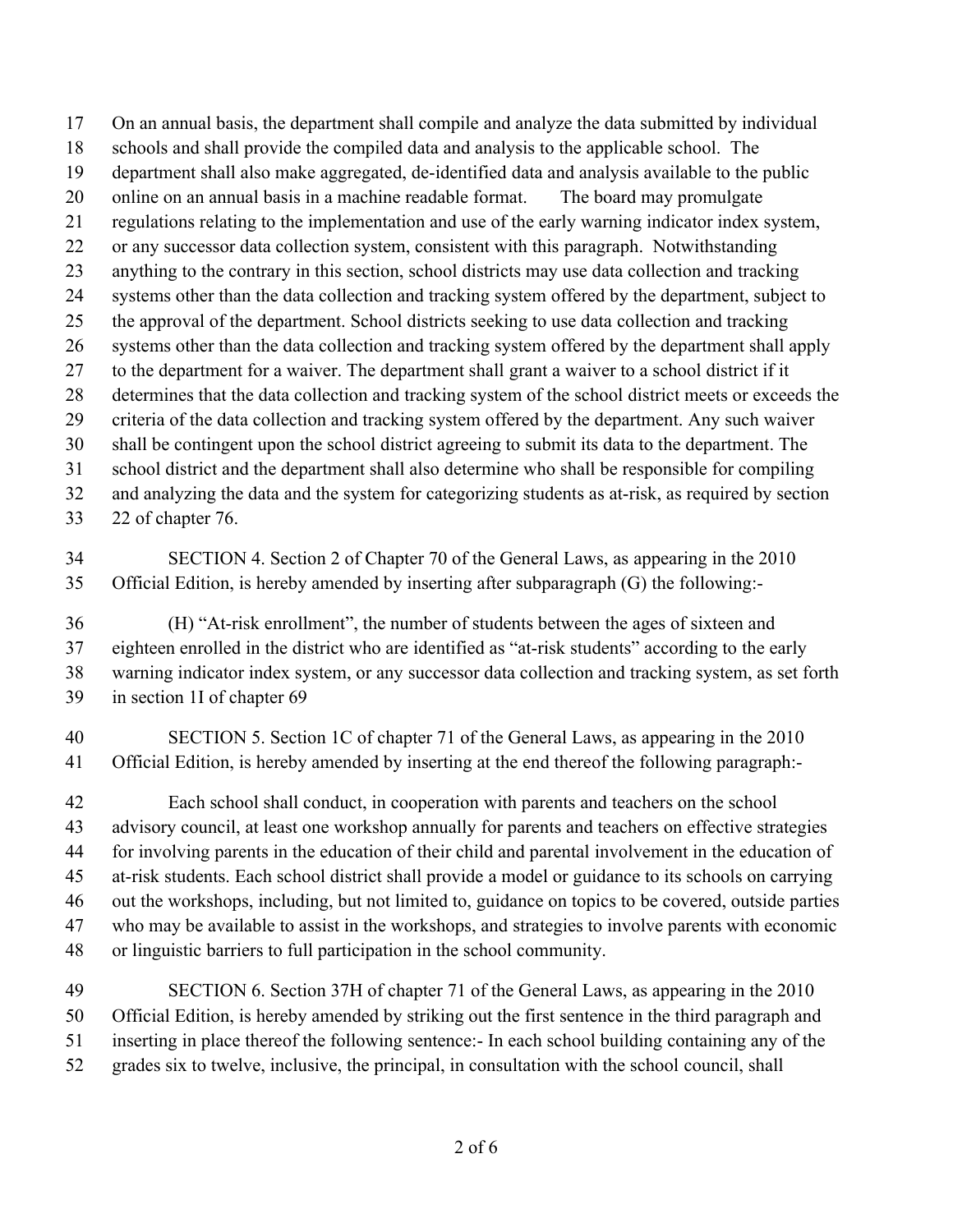- prepare and distribute to each student in grades six to twelve, inclusive, a student handbook setting forth the rules pertaining to the conduct of students.
- SECTION 7. Section 1 of Chapter 76 of the General Laws, as so appearing, is hereby further amended by inserting, at the end of the third paragraph, the following new words:-
- ; provided that no student, regardless of age, shall face criminal liability or be subject to criminal penalties for failure to attend school through the mandatory age for school attendance

 SECTION 8. Section 18 of Chapter 76 of the General Laws, as appearing in the Official 2010 edition, is hereby further amended by striking out, in lines 1 and 17, the word "sixteen" and inserting in place thereof the following word:- eighteen.

- SECTION 9. Chapter 76 of the General Laws, as appearing in the Official 2010 edition, is hereby further amended by inserting, after Section 21, the following new section:-
- Section 22. Massachusetts Graduation Coach Initiative.
- As used in this section, the following term shall have the following meaning:

 "Students-at-risk of dropping out of school" are any students deemed borderline, high risk, or very high risk, or students that fall under corresponding risk levels in any successor system, according to the early warning indicator index system used by the department of elementary and secondary education, or any successor data collection and tracking system, as set forth in section 1I of chapter 69. For purposes of this act, "students at-risk of dropping out of school" may also be referred to as "at-risk students."

 The Massachusetts graduation coach initiative shall match at-risk students in grades 7 through 12 who attend schools that qualify for a graduation coach under this section with graduation coaches who will monitor the students' attendance and provide advice and intervention services, or connection to intervention services, such as, but not limited to, peer tutoring, credit recovery, and academic remediation. Graduation coaches shall leverage the resources and assistance of community organizations working successfully in the field of dropout intervention and recovery. Graduation coaches shall ensure successful transition of at-risk students from middle school to high school, connecting these students with the students' new school.

 The department of elementary and secondary education shall provide resources for districts to hire and place graduation coaches in every public middle school and high school that, for a high school, has a total annual dropout rate of 5% or more and that, for grades 7 and 8, has a total annual incidence of at-risk students of 5% or more in those grades; provided, however, that a district shall not receive resources for a school with fewer than 20 students who fall into the foregoing categories. The department of elementary and secondary education shall promulgate regulations that set forth an appropriate trigger for graduation coach resources for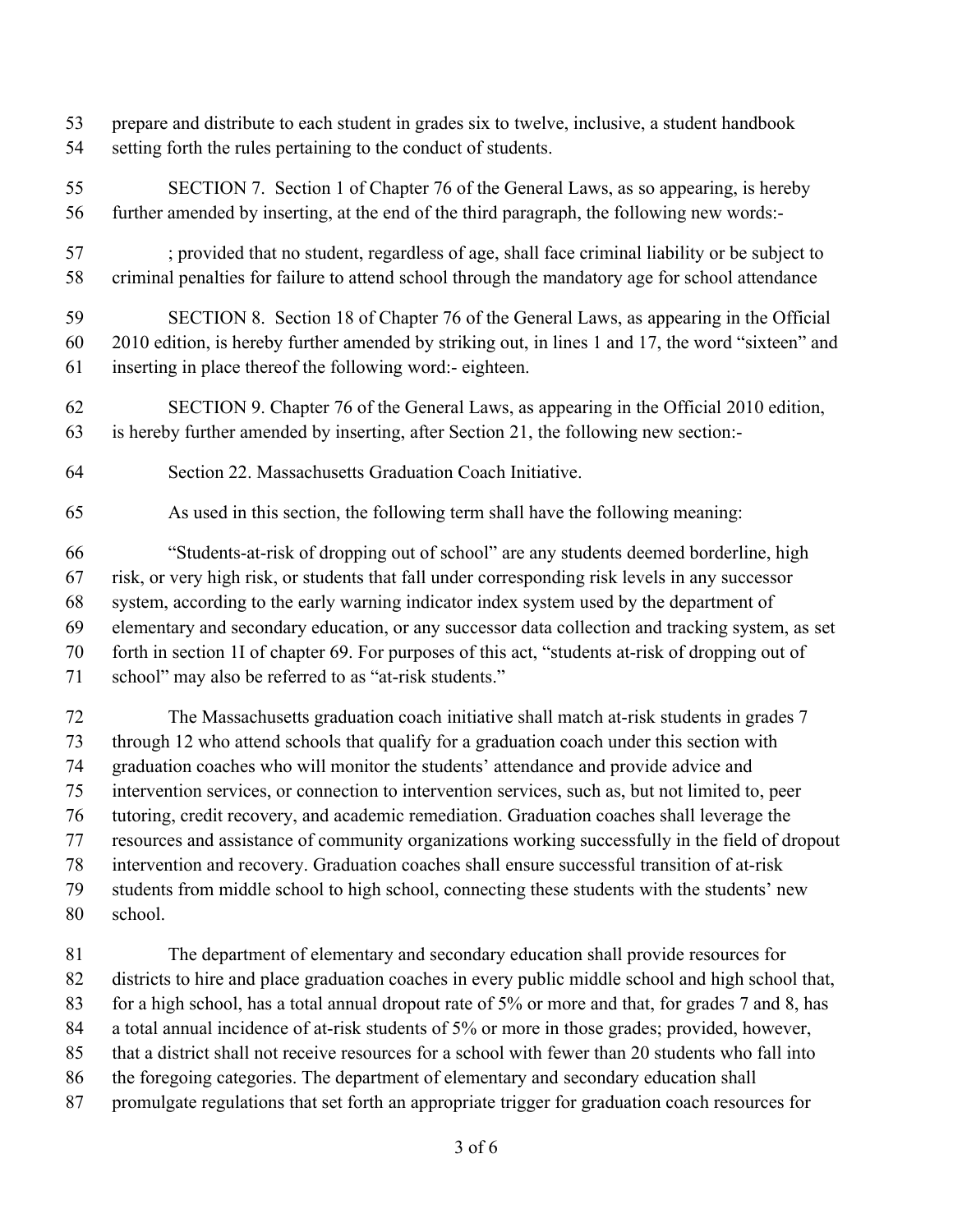schools with disproportionate dropout rates and incidences of at-risk students for demographic

- subgroups. The department of elementary and secondary education shall also promulgate
- regulations as to an appropriate coach to student ratio, by which to guide placement of coaches in
- the respective schools. Districts that share graduation coaches shall develop an interagency
- services agreement that sets forth such issues as hiring, oversight and supervision, and payment.
- The department of elementary and secondary education shall promulgate regulations on what the
- agreement shall cover. Nothing herein shall prohibit a school district or districts from partnering
- with an external nonprofit agency with experience and proven results in youth development to staff a graduation coach in a qualifying school or schools. The department of elementary and
- secondary may establish regulations setting forth criteria for qualifying agencies.

 The department of elementary and secondary education shall establish employment qualifications and program design criteria, including guidance department and social services maintenance of effort guidelines, with which districts must comply as a condition of receiving funding through the Massachusetts graduation coach initiative; provided that graduation coaches shall meet employment qualifications equal to or greater than minimum state employment qualifications and shall hold at least a four year bachelor's degree from an accredited institution. Candidates for employment as a graduation coach also shall have some past experience working effectively with youth. Districts that meet these conditions shall have the authority to hire and place graduation coaches in qualifying schools. The department of elementary and secondary education may provide a standardized orientation to graduation coaches. The responsibilities of graduation coaches shall include, but not be limited to, the following: identifying at-risk students; implementing school wide support interventions; motivating students to focus on a graduation plan; negotiating extra help for at-risk students; providing academic advice and student support; developing effective transition programs to aid at-risk students moving between schools; connecting parents of at-risk students with appropriate school and community resources; connecting at-risk students with school and community resources; encouraging parent and community involvement; assisting in the reenrollment of students who recently left school; and identifying and addressing barriers to learning resulting from specific risk factors. Districts with high numbers of dropouts may choose to focus the responsibilities of a coach on outreach and re-engagement of dropouts and students with five or more absences unexcused.

 Each school district shall provide the graduation coach with professional development opportunities and administrative and technical support in concert with existing district professional development and administrative and technical support services for district staff. School districts may partner together to provide professional development opportunities and administrative and technical support services. The professional development and support services shall include guidance for graduation coaches on how to best integrate their work with the efforts of school counselors and school social workers in the schools and districts in which they are placed so as to achieve efficient and effective provision of services and to avoid duplication of work. School districts and school administrators shall consider existing needs and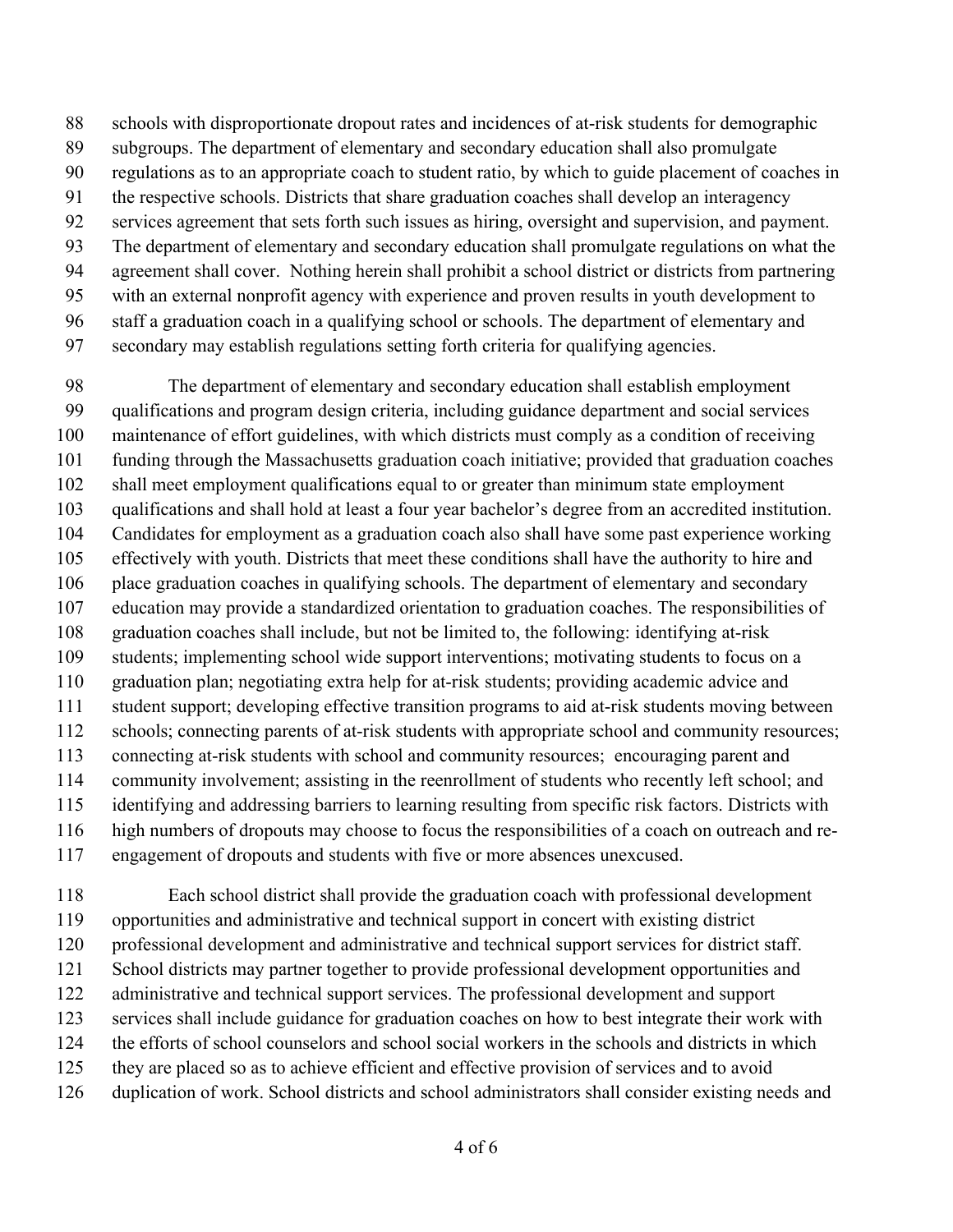programs when determining the placement of individual coaches. The department of elementary

 and secondary education may coordinate and lead annual regional meetings to allow graduation coaches to network and share best practices, strategies, and problem solving methods.

 The graduation coach shall develop and implement an individualized family engagement plan for at-risk students to identify and support practical strategies for strong family involvement in the student's academic life and in the student's school community. The graduation coach shall convene and develop the plan jointly with the student; his or her parent or guardian or any other family member or caretaker involved in the student's academic life; and a representative of the student's school, which may include, but not be limited to, a general education teacher serving the student, a special education teacher serving the student, or a member of the school's administrative team. The individualized family engagement plan shall describe each of the aforementioned parties' responsibilities and expectations for supporting the student's educational progress and shall be signed by the parties. The individualized family engagement plan may be developed in conjunction with or as part of an individual student success plan or an individualized education plan; provided, however, that the individualized family engagement plan, as required under this section, must be clearly and separately delineated.

 SECTION 10. The department of elementary and secondary education shall track and study the impact on levels of parent engagement and academic success of students in an employer-sponsored pilot program that provides paid leave for employees to participate in academic activities. Any employer in the Commonwealth shall be eligible for the pilot program and, if interested, shall inform the department of elementary and secondary education of its intent to participate in the pilot program. The department shall commence said pilot program upon the availability of a statistically significant number of employer and potential employee participants. Prior to implementation of a program, the department of elementary and secondary education and the employer shall enter into an agreement to outline the terms of the program and the department's study. The agreement shall specify the amount of time, on an annualized basis, to be offered to employees and any limitations or conditions on the use of time, including, but not limited to, requirements for notice, limitations in cases of emergency, and rules for evidence of attendance at an academic activity. The agreement shall also specify the length of time that the program shall run and shall outline the data reporting and collection responsibilities of each party. The agreement shall include a statement that it shall be unlawful for an employer to discharge or discriminate against an employee for taking leave under the program. The department of elementary and secondary education shall report the results and findings of the study to the clerks of the House of Representatives and the Senate within six months of completion of the study or at the conclusion of the second year of the study, whichever is less, who shall convey the results and findings to the chairs of the joint committee on education and 163 the chairs of the joint committee on labor and workforce development.

SECTION 11. Chapter 741 of the Acts of 1965 is hereby repealed.